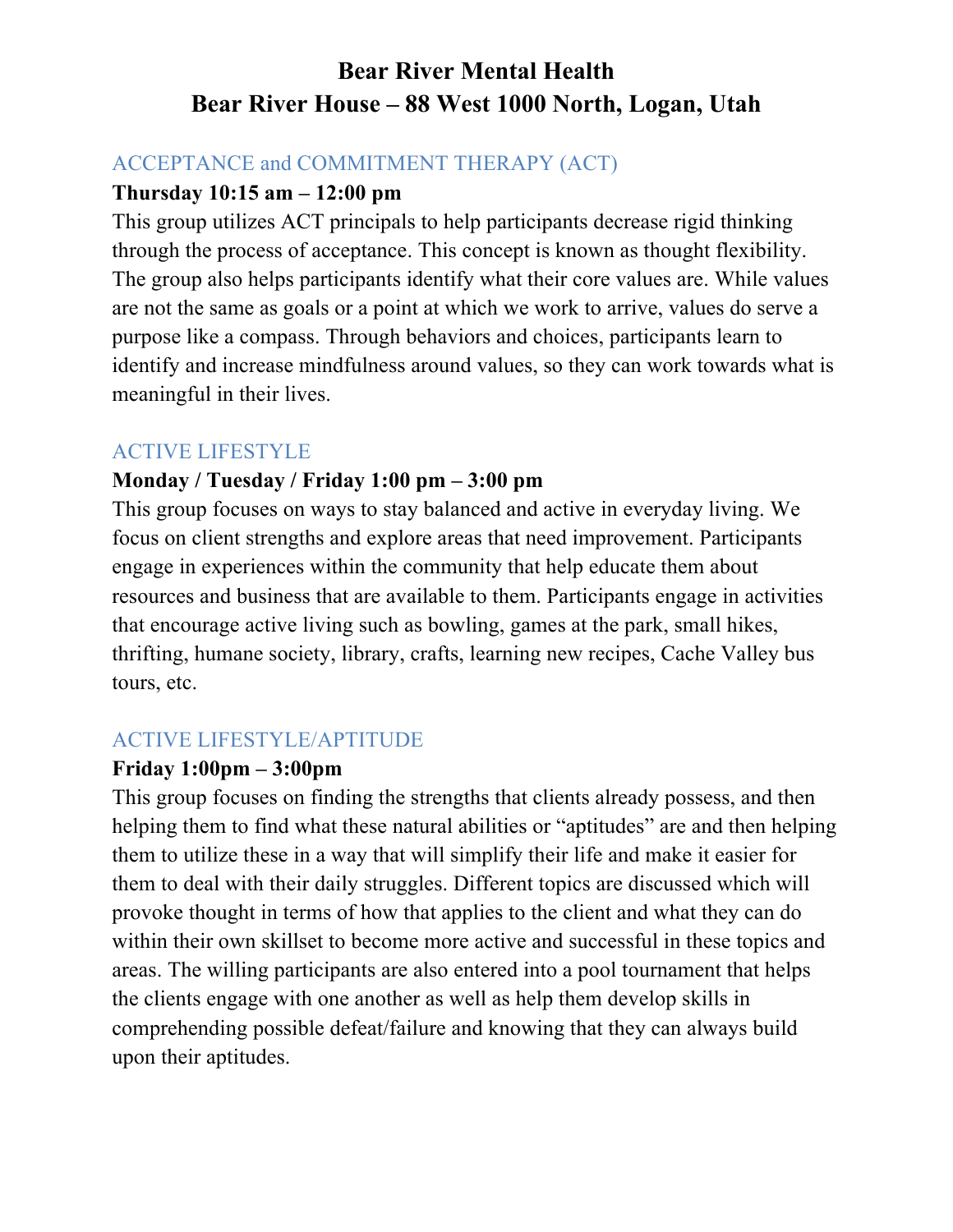# COMPUTER CLASS

# **Monday / Friday 12:45 pm - 1:45 pm Tuesday / Thursday 1:00 pm – 2:00 pm Wednesday 12:30 pm - 1:30 pm**

This group focuses on basic computer skills to improve independence, personal development, and ways to build self-esteem. Participants are encouraged to use the computer as a tool to help assist them in developing hobbies and interests, and to communicate with friends and relatives.

# **FITNESS**

# **Monday / Wednesday / Friday 1:15 pm - 2:45 pm**

This group is about staying healthy and fit and focuses on personal motivation and wellness, as well as providing opportunities for both anaerobic and aerobic exercise. BRMH offers rides to and from a local gym for this group.

# FOUNDATIONS

# **Monday / Wednesday / Thursday / Friday 9:30 am - 12:00 pm Tuesday 10:15 am - 12:00 pm**

In this group participants learn and practice basic social skills such as listening, talking in a group, as well as one-on-one, expressing gratitude, eye contact, joining a group activity. Basic lessons are presented, and current events are introduced to facilitate discussion. Staff conduct a "check in" to assess how participants are doing, followed by an activity in the community to practice and implement the skills learned.

# HEALTH and WELLNESS

# **Monday 10:15 am - 12:00 pm**

In this group, together with staff, participants plan and prepare nutritious, simple, affordable recipes. The best part is sampling the recipes! A wellness check in is conducted to assess the level of health and wellness, including weekly exercise, weekly healthy eating, and if goals were met and practiced from the previous week. Each participant is encouraged to set a small weekly health and wellness goal to increase overall health. Information regarding nutritional habits, sleep hygiene, and exercise is provided.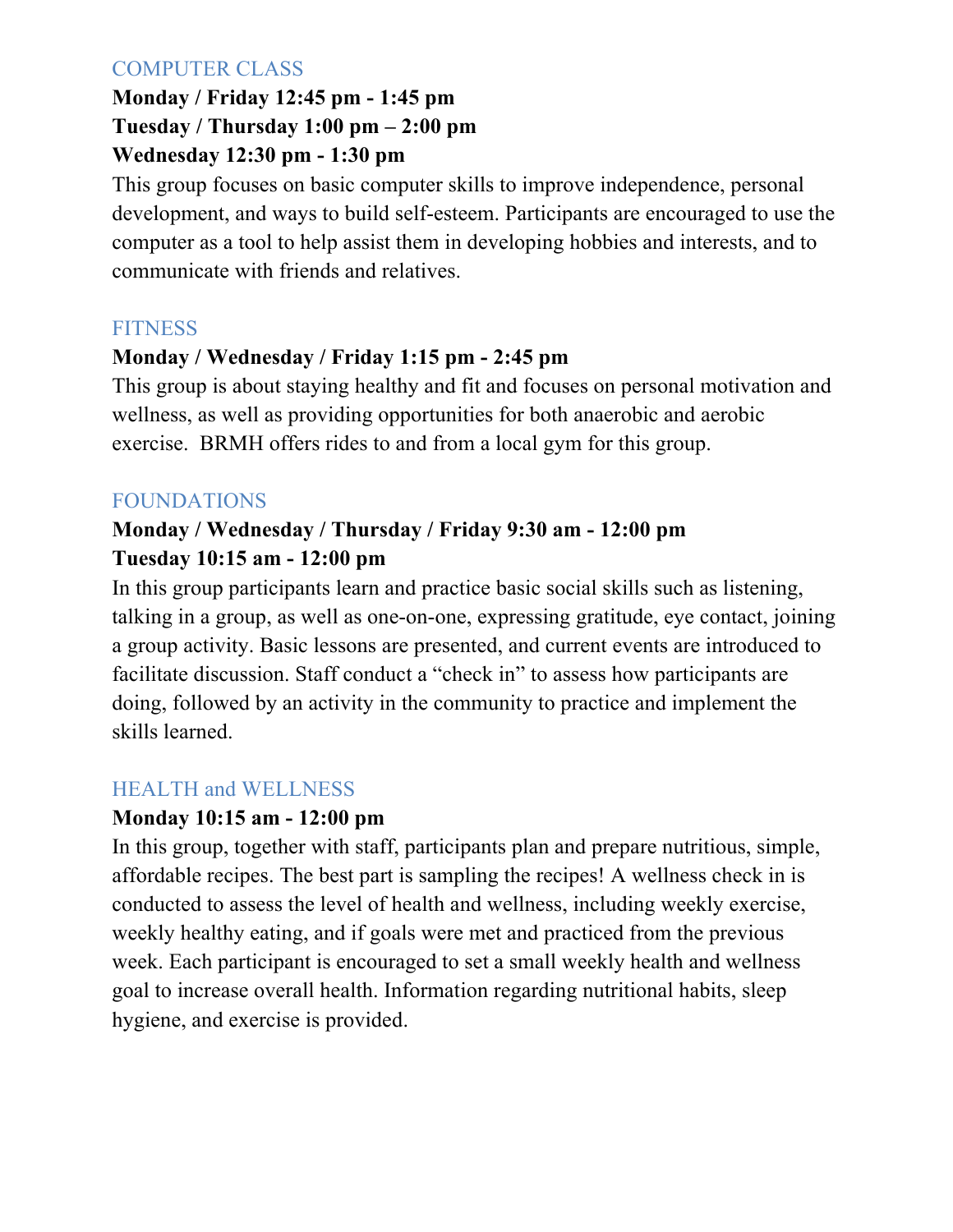### HELLO TO HAPPINESS

#### **Friday 10:15 am - 12:00 pm**

In this group, participants learn to use a gratitude journal, which encourages participants to recognize positive things in their life and allows staff to help participants reframe upsets into "blessings in disguise". Staff present lessons on gratitude, optimism, savoring, signature strengths, benefits of smiling, laughter, and kindness. Participants engage in activities in the community to model, teach and practice social skills learned in group.

#### PEER SUPPORT

#### **Wednesday 12:45 pm – 2:00 pm**

This group is a gathering of individuals with the lived experience of mental illness. Participants come together to talk with one another about their experiences, struggles and challenges. The support group becomes an anchor for recovery from their illnesses and helps to develop skills to live more effectively in the community. Hope and trust grow between the participants as they offer support and encouragement to one another. Participation can be a freeing experience, as individuals realize "I am not alone."

# RECREATION, SOCIALIZATION, AND INTEGRATION (RSI)

#### **Wednesday 10:15 am - 12:00 pm**

This group allows people to interact and socialize while working on cooperative tasks, planning recreational activities for the Bear River House and building selfesteem by participating in meaningful task that help the Bear River House community.

#### RELATIONSHIP DYNAMICS

#### **Tuesday 10:15 am - 12:00 pm**

This group focuses on skills and behaviors to improve relationships, making them healthier and more enjoyable. Topics include self-esteem, boundary setting, forgiveness, how to deal with toxic people, communication and assertiveness, conflict resolution.